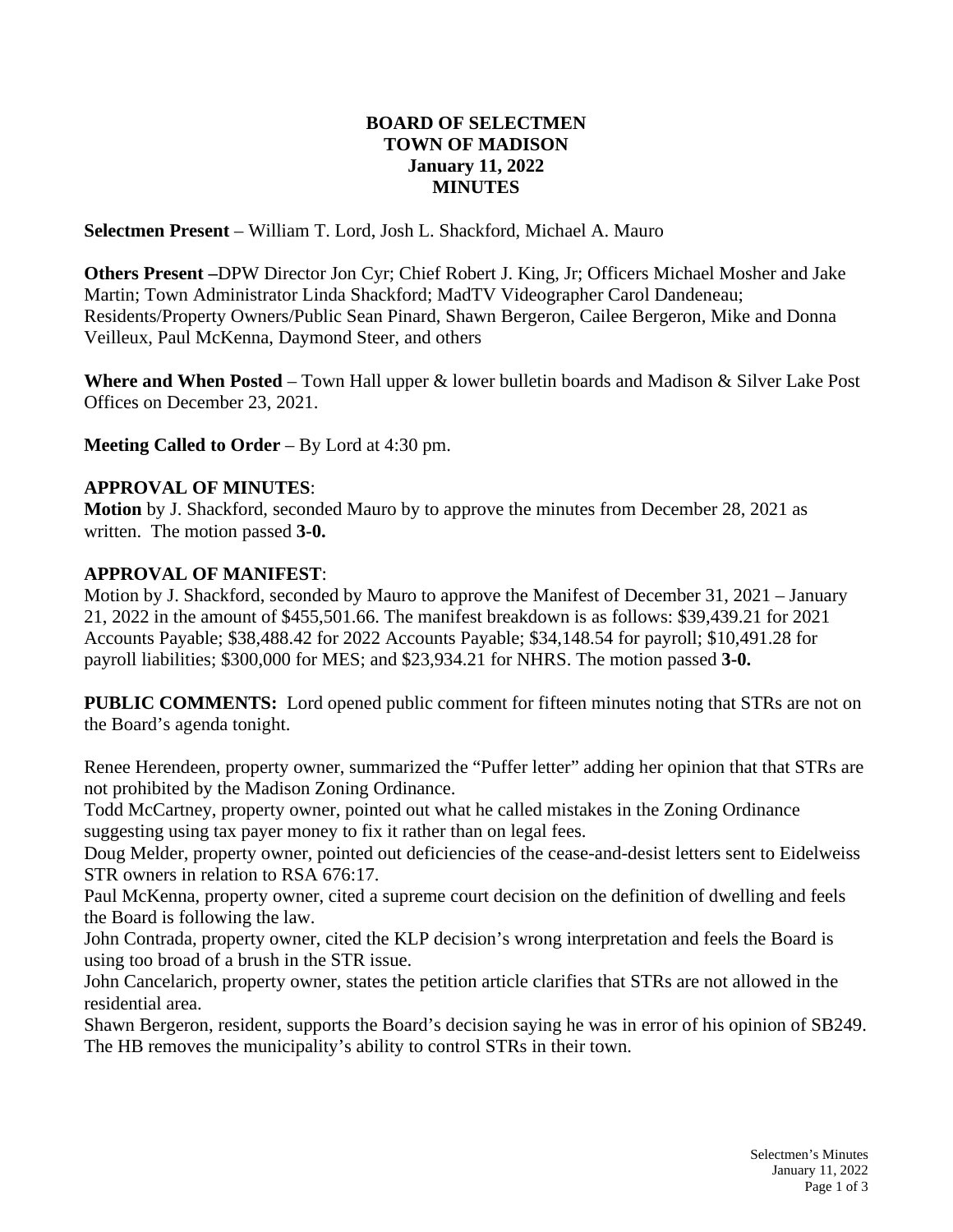Paul Hannigan, property owner, came to the area years ago and eventually bought property. He would not have come if it weren't for the ability of his family to stay in an STR.

**Veilleux & Scrub Oak Scrambler Lead Mine Road Berm –**Mike & Donna Veilleux approached the Board again in hopes of not having the ill placed berm on Lead Mine Road created at the snowmobile trail. Veilleuxs main argument was the safety issues this berm creates. Scrub Oak Scrambler Rep Sean Pinard noted the common practice of creating berms to direct riders. M. Veilleux asked that the Board bring this issue to their attorney and insurance company for an opinion. Pinard added that SOS is willing to work with everyone and we have done all we are asked, what will be the next issue? D. Veilleux asked if the Board will share the opinions with the public. The Board responded yes.

**Application for Voluntary Change of Address – Conley:** The Board agreed to sign the Application for Voluntary Change of Address form for 108-097. The form is already signed by the owners. The address will change from 5 Bristenstock Drive to 3 Reinach Place which will allow the address to correctly reflect the road used to access the property. L. Shackford will submit to E911 for the change.

### **OLD BUSINESS –** There was none

**Selectman Mauro's List –** Mauro asked if there has been progress regarding the school path. Cyr responded no new progress has been made.

**Selectman Shackford's List –** Shackford thanks Bergeron for his comments regarding SB249 adding that he spoke with NHMA and they are looking for people in opposition to attend the hearings.

**Selectman Lord's List -** Lord began with asking if there were suggestions on who to ask for an estimate on repairing the ball fields noting that there is over \$12,000 in a fund named for the ball field. Brooks offered to reach out to a company for an estimate. Lord also brought up:

- The radio coverage, Lord asking Cyr if there is any progress. Cyr responded that OME is still working on it adding it is difficult to find components. King added that we are still waiting on FCC licensing for the repeater with an estimated install of late winter.
- ARPA generator project, Lord asking Brooks for an update. Brooks is still waiting on a company and will present all estimates together once received.
- Lord, because of his position as Selectboard representative to the Conservation Commission, has been tasked with asking the Board to put a warrant article up for the Commission related to RSA 36 that would allow the Commission to donate funds towards the purchase of properties that may not have any interest in our Town. Lord gave the history of this coming to light last year when the Commission wanted to donate funds to assist GMCC to purchase land near Davis Pond that was sold by the Town in 1994 to Blankenstein. It was found that the RSA enabling the commission to make such a donation had not been adopted at a Town Meeting. Lord's opinion was that it is not this Board's place to put it on the warrant. Mauro questioned who would have control and ultimately saying he would not support the Board putting this on the warrant. J. Shackford reiterated Mauro's stance. Lord will bring this information back to the Commission.

#### **Department Heads' List:**

*Chief King:* Chief King asked the Board to consider him adding \$3,000 to his 2022 budget for a taser line. This line would cover the maintenance and replacement of tasers allowing the department to have